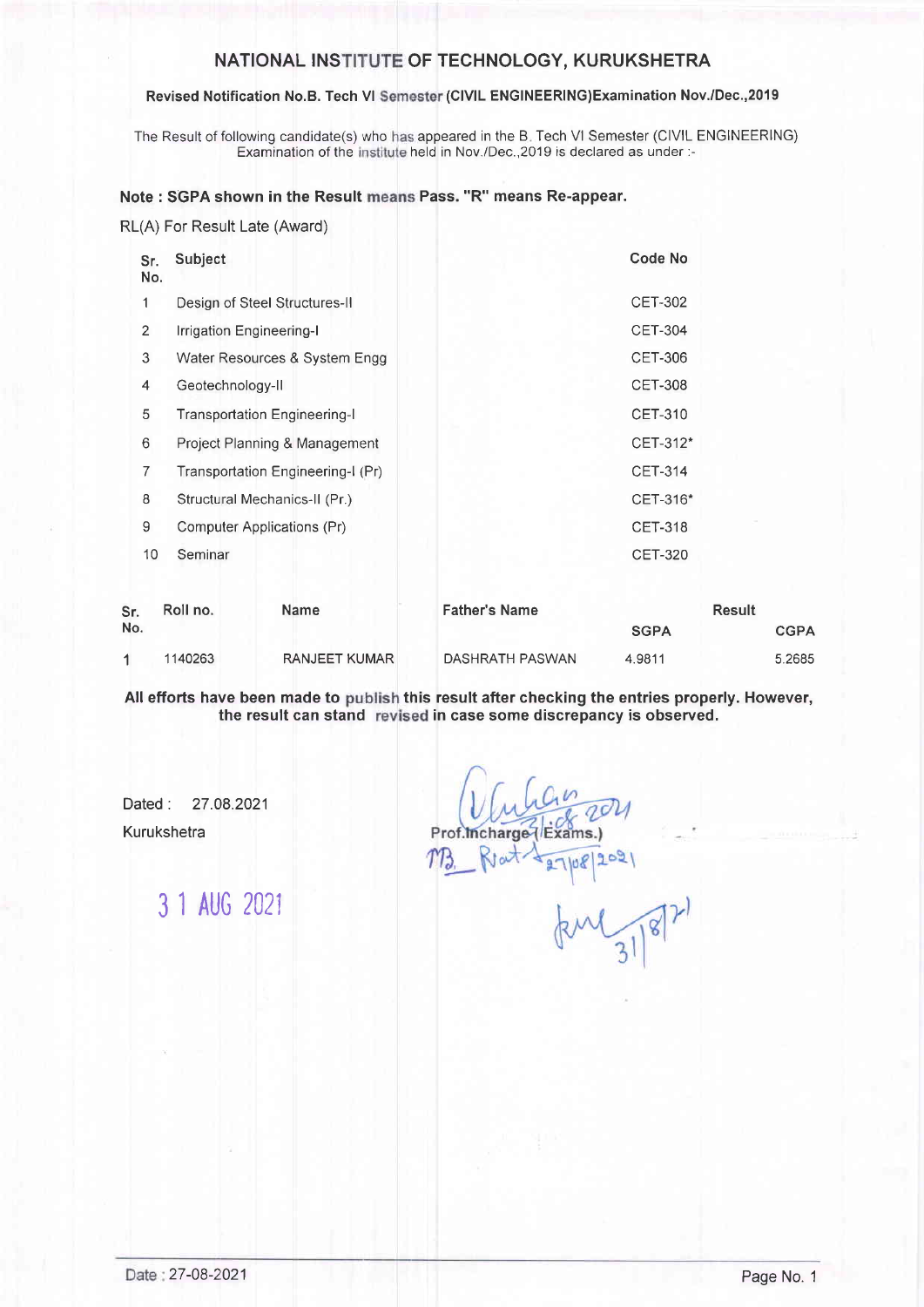# NATIONAL INSTITUTE OF TECHNOLOGY, KURUKSHETRA

Revised Notification for Result of BACHELOR OF TECHNOLOGY VI Semester , Civil Engineering examinations May/June, 2021

The Result of the following candidates who appeared in BACHELOR OF TECHNOLOGY VI Semester ,Civil Engineering examination of this Institute held in May/June, 2021 is declared as under:-

## Note: SGPA shown means Pass and "R" means Reappear

#### **RL(A) For Result Late (Award)**

| Sr. No. | <b>Subjects</b> |                         |                           |             | Code No.    |
|---------|-----------------|-------------------------|---------------------------|-------------|-------------|
|         |                 | Internship/Project Work |                           |             | CEIR32      |
| Sr. No. | Roll No.        | <b>Name</b>             | <b>F</b> Name             | <b>SGPA</b> | <b>CGPA</b> |
|         | 11710020        | DHRUVAL R. GHUSIA       | <b>RAMESH CHAND MEENA</b> | 9.0000      | 5.8582      |

All efforts have been made to publish this result after checking the entries properly. However, the result can stand revised in case some discrepancy is observed

Date: Kurukshetra

 $(Fxamins)$ M 9/2021